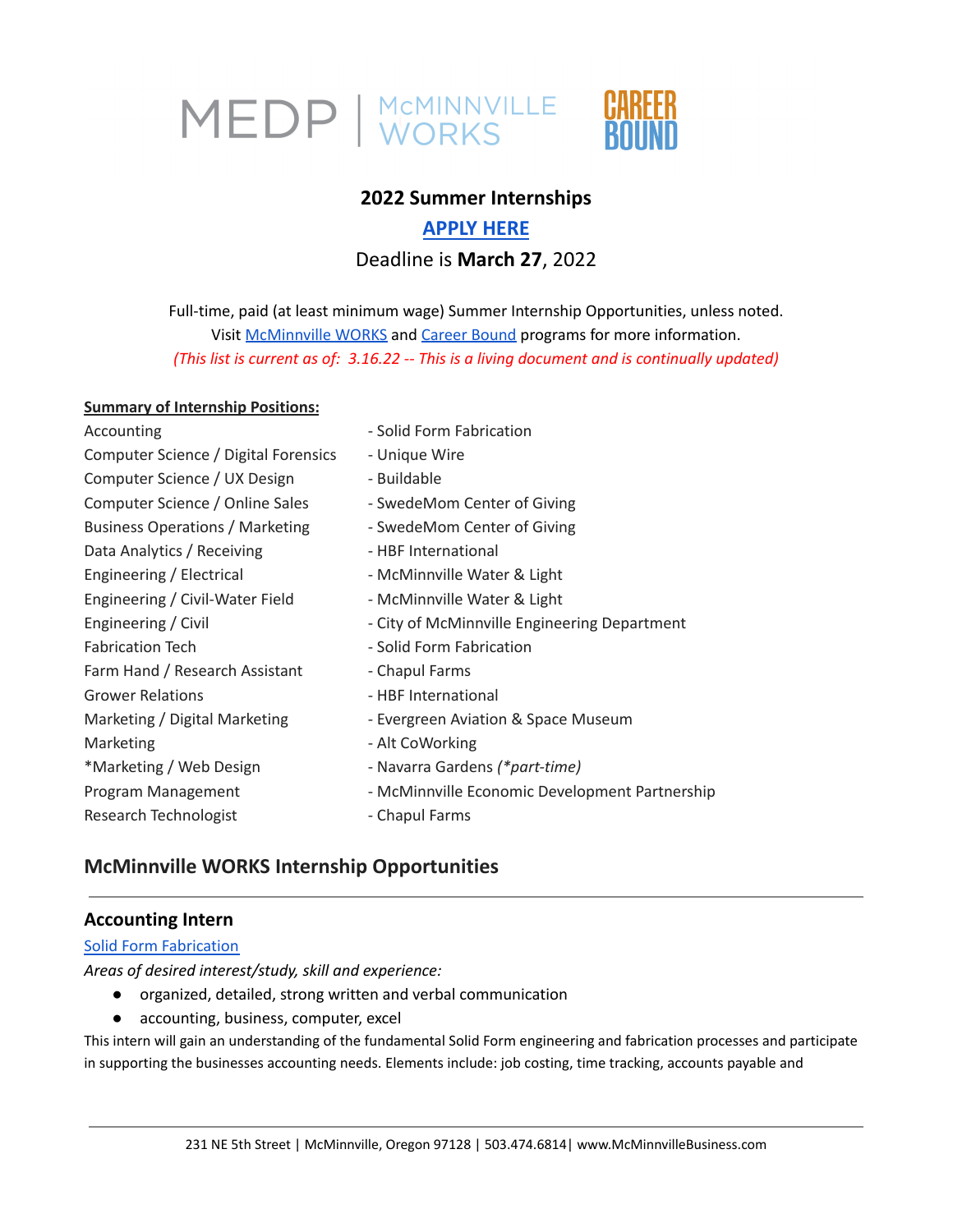# MEDP | MCMINNVILLE

receivable. They will get to work with multiple departments on special projects relating to fixed asset audits, departmental financial reporting, project profitability reporting and improving time and material tracking systems. Solid Form aspires to be a remarkable place to work: one that brings together problem-solvers and creators, then supports them in forging a rewarding career.

# **Business [Operations/Marketing](https://www.mcminnvillebusiness.com/pub/doc/Job-Description-Online-Sales-Marketing-Swedemom-Internships-2022.pdf)** (1 position)

# [SwedeMom](https://www.swedemomcenterofgiving.org/) Center of Giving / MacHub

# 18 years of age

*Areas of desired interest/study, skill and experience:*

- Entrepreneurial minded, creative thinker, self-starter who requires minimal supervision, flexible and adaptable to a dynamic business environment
- Business Administration, Marketing, enjoys working for a social cause
- Excellent computer skills
- Good working knowledge of Social Media including Facebook & Twitter
- Familiar with Retail apps a plus, including eBay and PayPal
- Must know Microsoft Excel and/or Google Docs

Swedemom Center of Giving is passionate about making a difference in the financial stability of charitable organizations.

# **Computer Science - Digital Forensics Internship** (2 positions)

#### [Unique](https://www.unique-wire.com/unique-wire-legal-defense-services?gclid=Cj0KCQiAr5iQBhCsARIsAPcwROOxiv2MRZhLFROonkflASzsFT8kw-5-driLkjn1vS1UgGdn4NjcSkkaAtVCEALw_wcB) Wire

*Areas of desired interest/study, skill and experience:*

- Pursuing a degree in Computer Science, smart, tech savvy, artificial intelligence, digital forensics
- Criminal Background Check required

We are looking for a computer science intern with an entrepreneurial mind. Someone who is strong in Python and with a working knowledge of HTML and web technologies. We are seeking someone with strong communication skills both verbal and written and who thoroughly documents their work in an organized manner. Join a diverse group of problem solvers in the information technology arena with experience in government intelligence, military, and law enforcement, Fortune 500 corporations and the legal sector with considerable expertise across a wide range of capabilities such as digital intelligence, data analytics, software programming, network and computer security, evidence collection, and cyber security. All of our associates are trained in data protection, chain of custody, and evidence collection protocols so that our clients can rest assured that any evidence that our team collects will meet all technical guidelines for admissibility.

# **Computer Science - UX Design Intern** (1 position)

# [Buildable](https://www.buildableworks.com/)

*Areas of desired interest/study, skill and experience:*

● Computer science, UX design, team player, attention to detail, self-starter

With an Agile mindset and pragmatic approach, our team collaborates with clients to develop the best custom software solutions for web, cloud, mobile and desktop.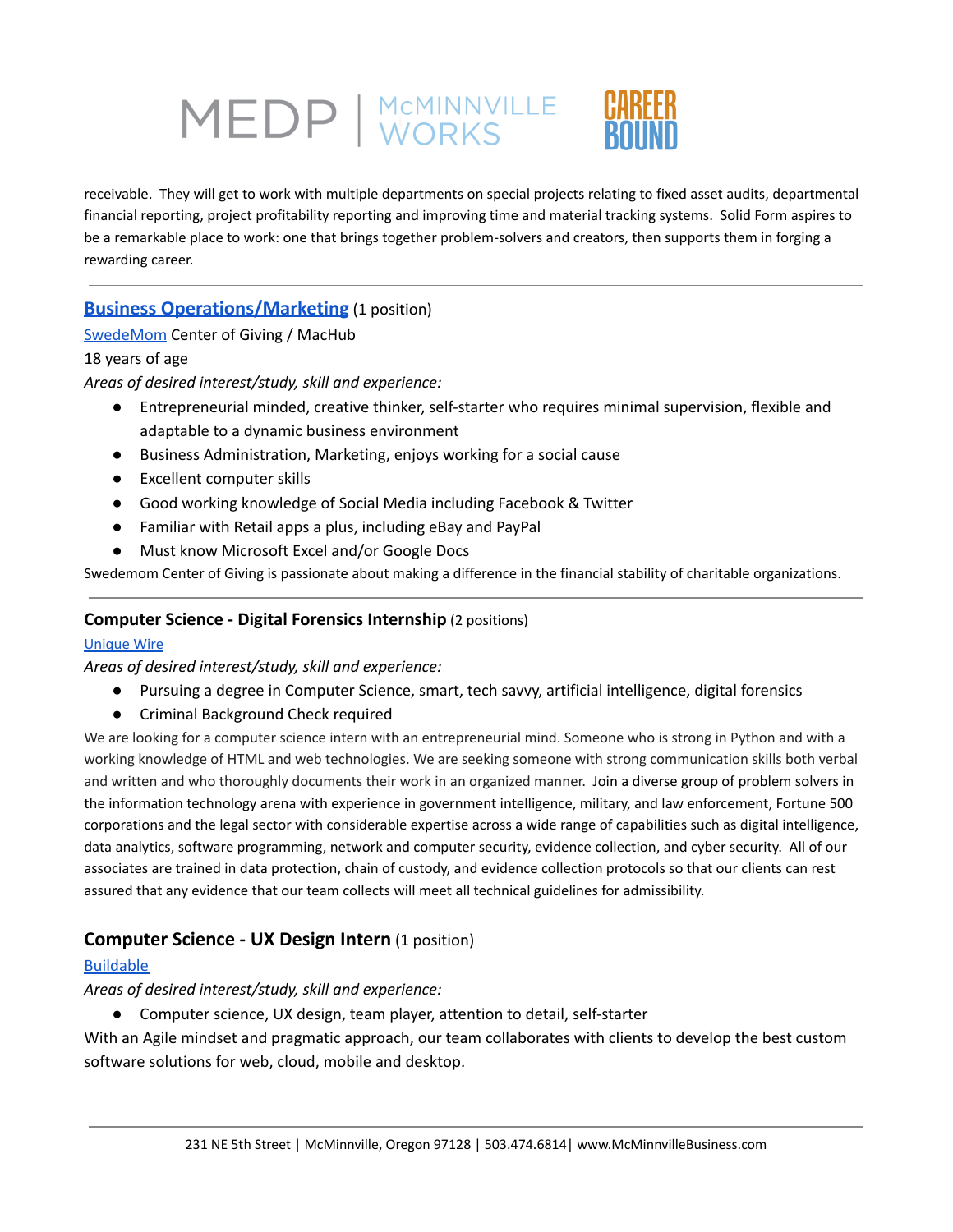# MEDP | MCMINNVILLE

# **[Computer](https://www.mcminnvillebusiness.com/pub/doc/Job-Description-Online-Sales-Marketing-Swedemom-Internships-2022.pdf) Science /Online Sales**(1 position)

[SwedeMom](https://www.swedemomcenterofgiving.org/) Center of Giving / MacHub

#### 18 years of age

*Areas of desired interest/study, skill and experience:*

- Flexible, organized, excellent communication skills, team player
- Software and data analysis, computer science, online sales platforms

Swedemom Center of Giving is passionate about making a difference in the financial stability of charitable organizations.

# **Data Analytics / [Receiving](https://www.mcminnvillebusiness.com/pub/doc/Job-Description_Data-Analytics-Coordinator_Intern-HBF_2022.pdf) Intern**

#### **HBF [International](https://hbfberries.com/)**

*Areas of desired interest/study, skill and experience:*

- Self Starter, MS Office, interested in data collection, spreadsheets and analysis
- Pursuing a degree in Agriculture
- Strong organizational and communication skills
- Attention to detail and ability to multitask
- Ability to compare and analyze data vs expected numbers

This position will assist with the data collection of internal and external trucking efforts to pick up fruit from grower fields throughout the valley and deliver to the packinghouse. Analyze data to identify areas of improvement. Connect daily with the Field and Receiving Departments for expected inbound fruit details and act as a resource of such information for fellow employees. Send out required reports to growers in a timely manner. Track all inbound/outbound supplies, leased equipment, driver routes/mileage reporting, and sort out fruit along with other data points as assigned. Maintain recording methods/spreadsheets for KPIs (key performance indicators), assist in data gathering and business intelligence analysis. Present data analysis based on data collection and comparison. Other duties as assigned such as inventory management and Human Resources support.

# **Digital Marketing Intern**

# [Evergreen](https://www.evergreenmuseum.org/) Aviation & Space Museum

*Areas of desired interest/study, skill and experience:*

- Marketing/Communications/Social Media/Design
- time management, excellent organization skills, a self-starter with a team mindset, interpersonal communication skills, attention to detail, photography experience with photoshop or other editing software experience
- videography experience preferred

This internship's focus is to ignite passion and interest for the Evergreen Museum around the 75th anniversary of the Spruce Goose. The intern will work with multiple departments across the Evergreen campus in collaboration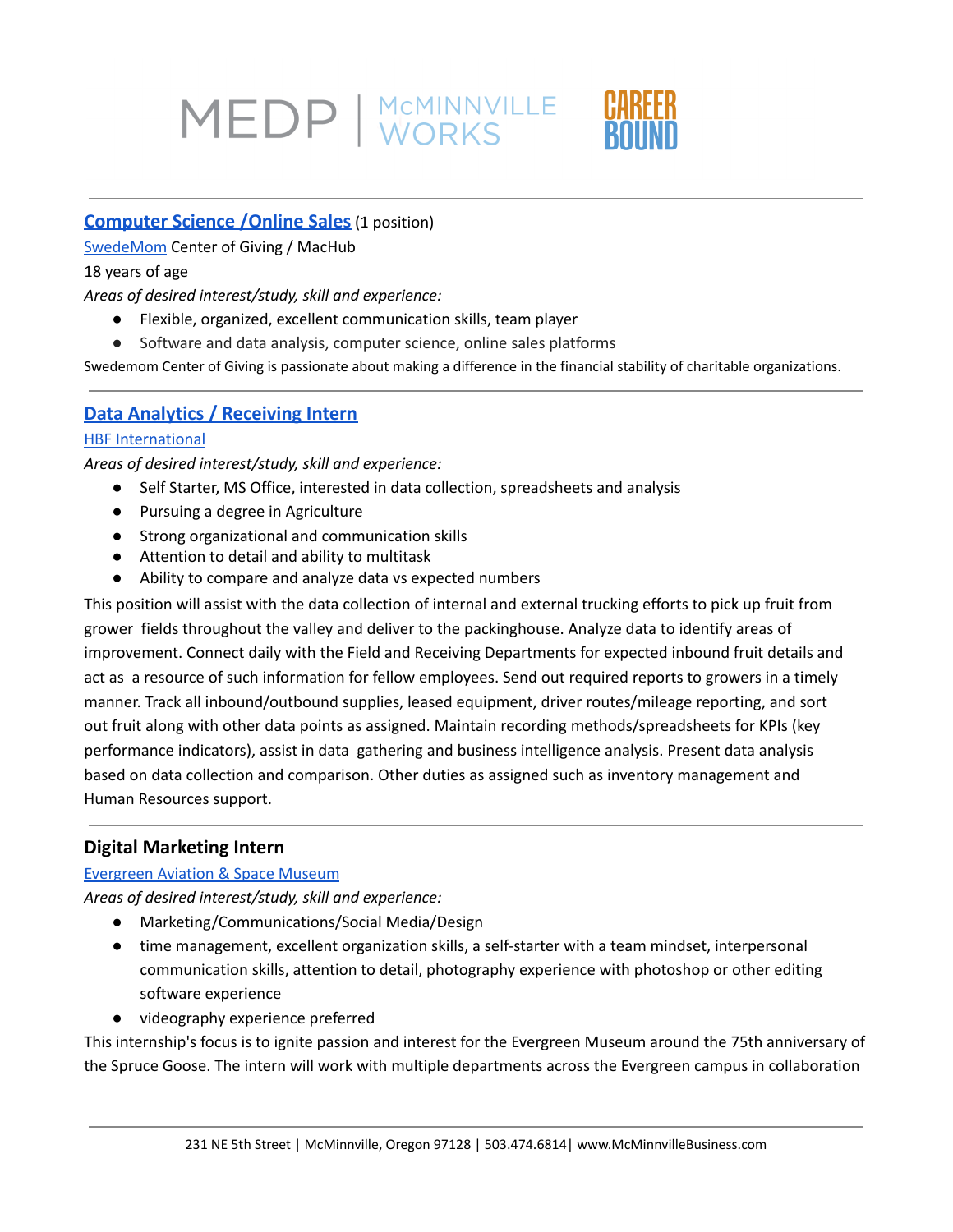

to tell the story of the Spruce Goose and the people behind this historic aircraft. In addition to creating videos, reels, blogs, and social posts around the 75th anniversary campaign, this position will include highlighting aviators in the Oregon Hall of Honor, and working with the marketing manager on various projects to support the busy season of the Museum. As a part of our team, you will be in an environment that focuses on project ownership, creative problem solving, and expanding your knowledge in all aspects of digital communication. The intern will work directly with the marketing manager.

# **[Engineering](https://www.mcminnvillebusiness.com/pub/doc/Job-Description-Civil-Engineering-Intern-MWL-2022.pdf) - Civil/Water Field** (1 position)

# [McMinnville](https://www.mc-power.com/about/history/) Water & Light

Valid Oregon Driver's License

Currently enrolled in a college technical program and has completed at least 2 years of coursework by Summer 2022.

*Areas of desired interest/study, skill and experience:*

- General engineering principles knowledge, skilled with computers, exposure to AutoCAD or similar software
- Excellent communication skills, performs safe work practices, team player, prompt, independent worker, works well with various departments and the public

This intern will assist engineering and operations staff with: engineering analysis, basic engineering calculations for water facilities, support engineering projects with office and in field tasks. Prepare and maintain a variety of office and engineering records, reports, maps and drawings. Ability to work in all weather conditions and sufficient mobility to cover uneven terrain.

This employee upon acceptance will complete a MW&L employment application and will be required to pass a drug test and a physical capacity test.

# **[Engineering](https://www.mcminnvillebusiness.com/pub/doc/Job-Description-City-of-McMinnville-Engineering-Internship-2022.pdf) - Civil** (1 position)

#### City of [McMinnville](https://www.mcminnvilleoregon.gov/engineering) Engineering Department

Valid Oregon Driver's License

*Areas of desired interest/study, skill and experience:*

- General engineering principles, knowledge of computer software and drafting design tools, survey principles, map and GIS awareness, math skills through trigonometry, clear and concise reporting techniques, knowledge of public works infrastructures
- team player, creative, mathematics prone, concise data gathering, good communication and reporting skills, ability to work indoors and outdoors in all types of weather

The person in this position will assist in a wide variety of civil engineering projects related to transportation and wastewater systems; project inspection and management; and public infrastructure asset management, mapping, and GIS. This position will perform entry-level technical engineering work, and will have an opportunity to learn information gathering and asset condition assessment techniques using GPS data collectors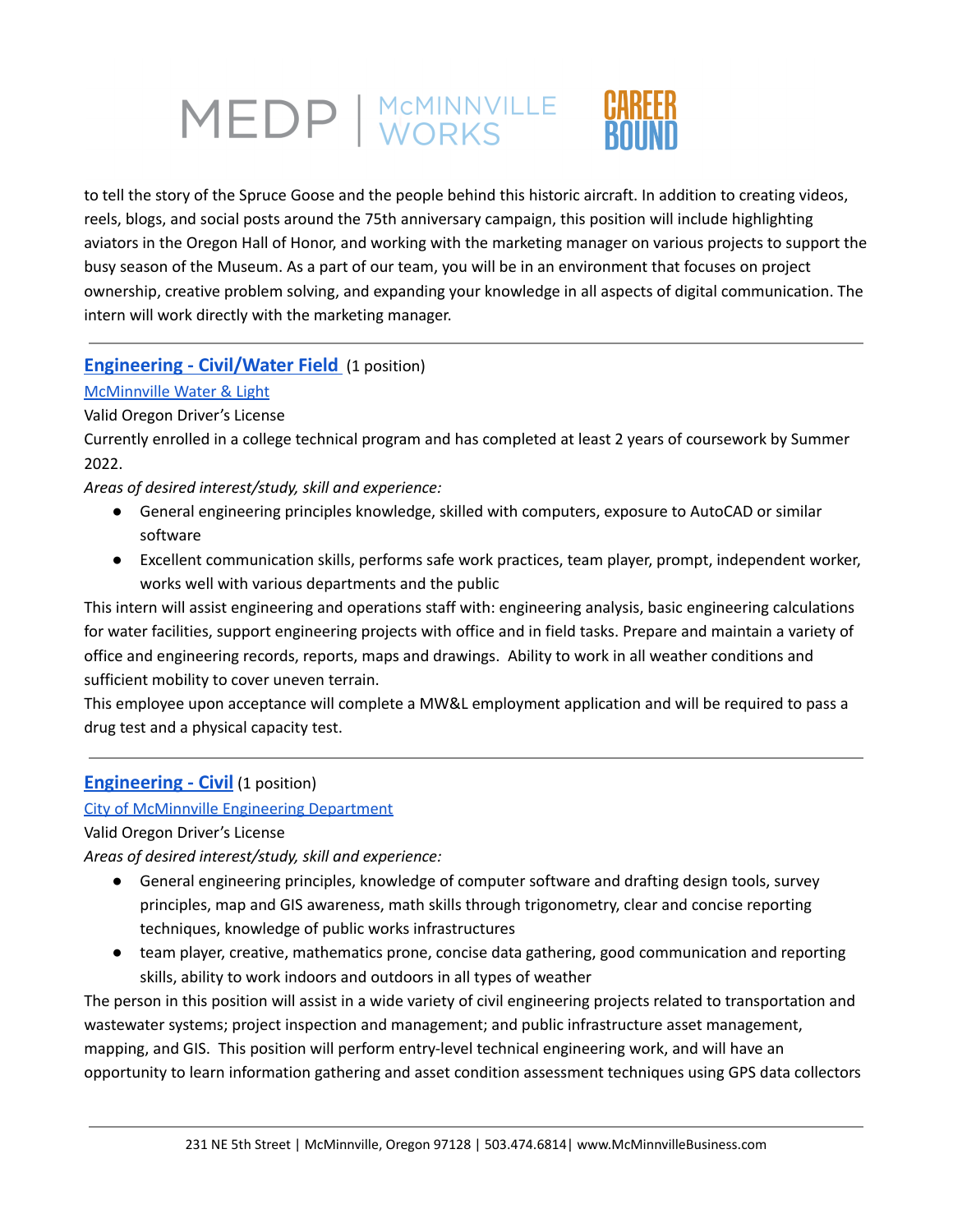

in the field and working with the City GIS system; will assist with City capital improvement projects and develop skills interpreting project construction plans, asbuilts and other engineering products; and will assist on other Engineering and Community Development projects as needed. This position will participate in the design of a variety of engineering projects and performs a variety of drafting assignments using manual and computerized methods; creates and updates drawings, maps, graphs, and charts for engineering use; and, provides data to the City's GIS Specialist. The Intern will work as part of a team at times, with other City staff, and individually at other times.

# **[Engineering](https://www.mcminnvillebusiness.com/pub/doc/Job-Description-Electrical-Engineering-Intern-MWL-2022.pdf) - Electrical** (1 position)

# [McMinnville](https://www.mc-power.com/about/history/) Water & Light

# Valid Oregon Driver's License

Currently enrolled and has completed a minimum 24 credit hours in engineering, drafting, science or math in a college technical program

*Areas of desired interest/study, skill and experience:*

- AutoCAD, drafting, highly organized, MS Office suite, excellent communication skills, team player, courteous, self-starter, independent and enthusiastic
- Mathematics, including: algebra, plane geometry and trigonometry
- Application of technical drawing standards, ability to interpret codes, polices and standards in construction plans and specifications

This position will entail engineering and drafting work with use of AutoCAD and manual drafting. Working closely with the Senior Electrical Engineer with system design, substation construction, retrofits and transmission/distribution system improvements. Qualified applicants must have knowledge of MW&L policies and standards, drafting abilities for comprehensive engineering plans,

# **Fabrication Tech Internship**

# Solid Form [Fabrication](https://teamsolidform.com/)

# 18 years+

*Areas of desired interest/study, skill and experience:*

- mechanically inclined, organized, detail oriented, self-starter, team player
- welding, knowledge of hand tools, safety, shop math

This intern will gain an understanding of the fundamental Solid Form engineering and fabrication processes and participate in production of related projects. Check out what it's like to work as a Fab Tech at Solid Form:

<https://youtu.be/eK2L16ZCQpY> Solid Form aspires to be a remarkable place to work: one that brings together problem-solvers and creators, then supports them in forging a rewarding [career](https://www.mcminnvillebusiness.com/pub/doc/Solid-Form-Career-Ladder.pdf).

Solid Form is a custom fabrication shop that primarily serves the commercial construction industry. You will work with a wide variety of metals and a diverse portfolio of projects. Your primary responsibilities will include: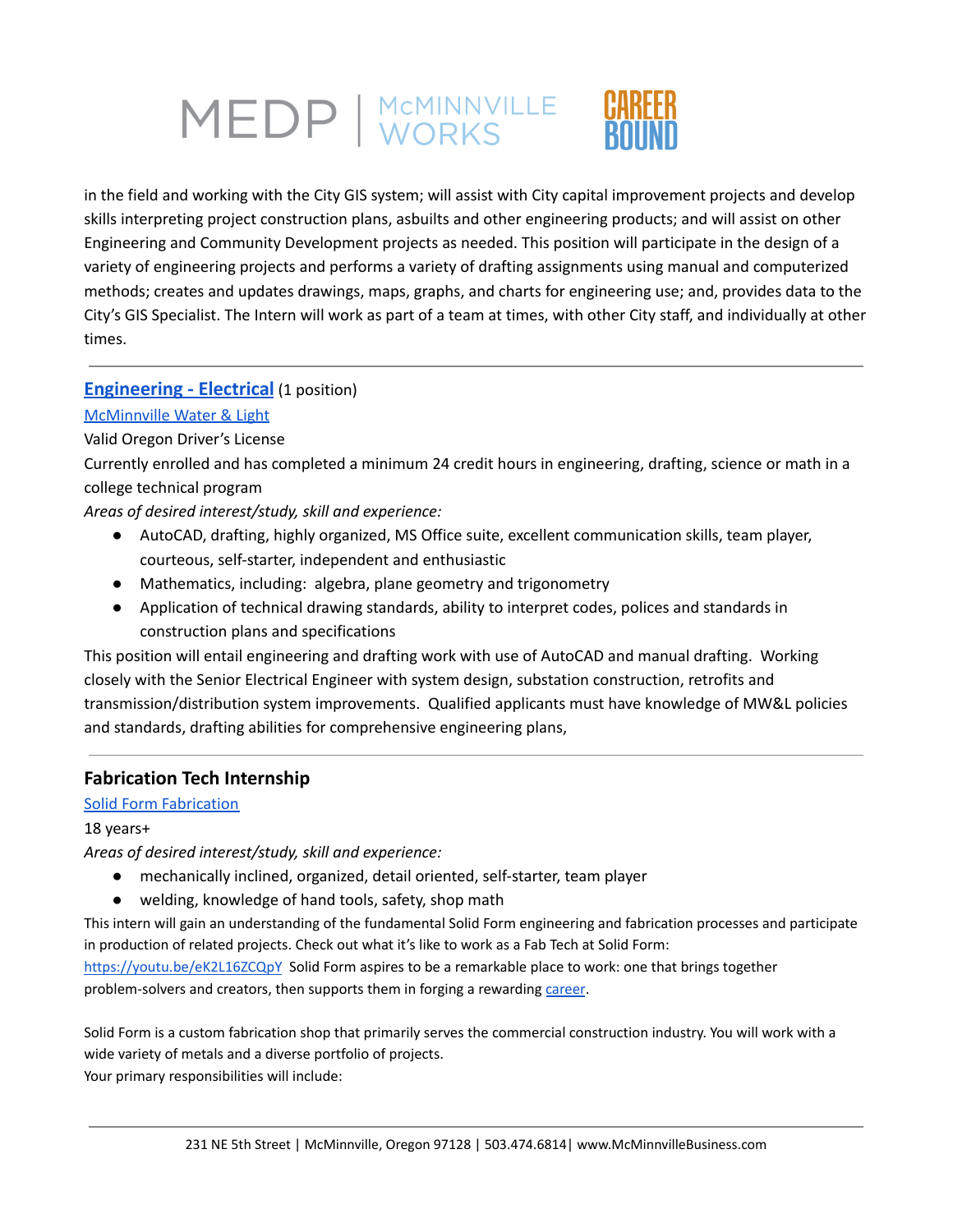



- Follow prints and work orders to cut, fabricate and assemble parts in accordance with production guidelines
- Train on and learn to perform all fabrication processes including cutting, fit up, fabrication, and finishing
- Assist in complex custom fabrication with the ability to create custom jigs and fixtures as needed
- Complete necessary safety trainings and equipment operator certifications
- Work with specialty alloys such as stainless, aluminum, copper, zinc and brass
- Complete cross-training in various areas of the shop and use of equipment
- Perform all types of grinding and finishing skills to Solid Form standards, from weld prep to coating prep, to high polish finishes
- Work towards welding certification when applicable
- Reliably meet or exceed estimated production times

At Solid Form, we work with people we enjoy and seek to build lasting partnerships. We value continuous improvement and are always looking for ways to grow. Because of that, opportunities to expand your skills and advance your career are part of being a team member at Solid Form.

# **Farm Hand / Research Assistant** (1 position)

#### [Chapul](https://www.chapulfarms.com/) Farms

*Areas of desired interest/study, skill and experience:*

- *●* Basic Mathematics, Proficient in Microsoft Excel/Word
- Data oriented, Mechanically inclined, Farm experience, Ability to lift and move 40 lb trays/bags short distances
- Agriculture, Animal Nutrition, Soil Health, Gut Health, Sustainability, Closed loop production systems

Chapul Farms uses black soldier fly larvae (BSFL) microbiology to close agricultural production loops. The insects consume and upcycle nutrients previously destined for landfills, restoring biodiversity to soils and gut microbiomes. This position would help us run feedstock trials (using insects to break down various types of agricultural waste) at our McMinnville research facility. The person would help us operate and maintain lab/farm equipment and capture data and lessons learned. We would then apply the learning from the research center to larger scale production facilities all throughout the US.

# **Grower [Relations](https://www.mcminnvillebusiness.com/pub/doc/Job-Description_Grower-Relations-Support_Intern-HBF_2022.pdf) / Field Liaison Intern**

#### HBF [International](https://hbfberries.com/)

18 years+, valid driver license *Areas of desired interest/study, skill and experience:*

- Pursuing a degree in Agriculture
- Proficient in Microsoft Excel / Word
- Strong organizational and communication skills
- Attention to detail and ability to multitask
- Ability to compare and analyze data vs expected numbers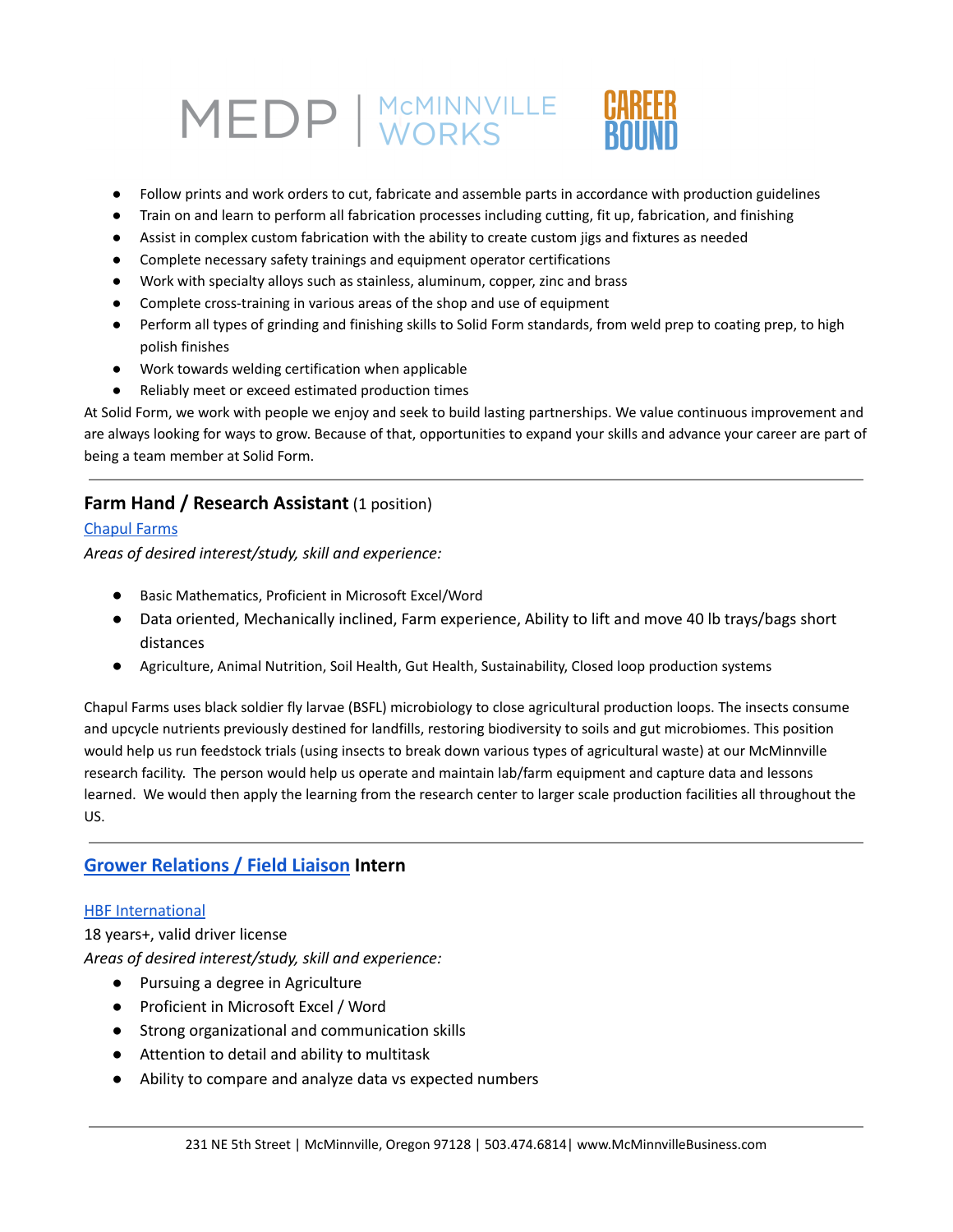

● Bilingual (Spanish)

This position will assist the Grower Relations team with daily efforts to prepare and execute the logistics surrounding the harvest and transportation to and from the packing house. Collect data surrounding the crop such as samples for testing, quality of fruit, harvest crews and timing. Analyze data to identify areas of improvement. Spend part of your day in a grower(s) field and part of your day in the packinghouse to help connect the action of harvest with the action of sorting and packing the harvest. Connect daily with packing house departments to learn what they have experienced and to help make the growers experience the best it can be at HBF International. Work with the Grower Relations team to maintain the weekly crop forecasts. Learn and use the company standard operating procedures for loading and securing a grower trailer. Work closely with all HBF departments to understand and help support their responsibilities when it comes to the grower base. Training and a company vehicle will be provided.

# **Marketing Coordinator**

#### Alt [Co-Working](https://altcoworking.com/)

*Areas of desired interest/study, skill and experience:*

- Marketing, project management, professional writing skills, social media, graphic design, must be very comfortable with learning and utilizing new computer programs.
- Entrepreneurial mindset, business planning

Alt Co-Working is looking for a Marketing Coordinator to support in creating a growth plan for summer/fall marketing efforts for small business and entrepreneurial programming, further developing member and community newsletters, developing marketing systems for member and community events, and analyzing and growing online advertising.

# **Program [Coordinator](https://www.mcminnvillebusiness.com/pub/doc/Job-Description-MEDP-Internship-Coordinator-2022.pdf) -- [McMinnville](https://www.mcminnvillebusiness.com/mcminnville-works-internship-program) WORKS Summer Internship Program**

#### McMinnville Economic [Development](https://www.mcminnvillebusiness.com/) Partnership

*Areas of desired interest/study, skill and experience:*

- *● self-starter, time manager, detailed and organized, strong written and verbal communication, event coordination, leadership, teamwork, project management, marketing*
- *● MS Office, Google Docs, social media platforms*

This intern is responsible for overseeing the Summer Internship Program through organizing and producing Professional Development Workshops and events, executing communication strategies, and has the opportunity to take a deep dive into project management. This position requires a high level of professionalism and creativity, as the intern will work directly with business leaders, HR directors and their fellow peers in the program cohort. They will manage the daily operations of the internship programs. Applicants should be strong self-starters, time managers, work with computers (office, google), professional writing abilities, and organize a variety of details, interest in social media marketing. Reliable transportation and professional attire required. Starts ~ (flexible) May 17 and ends August 19.